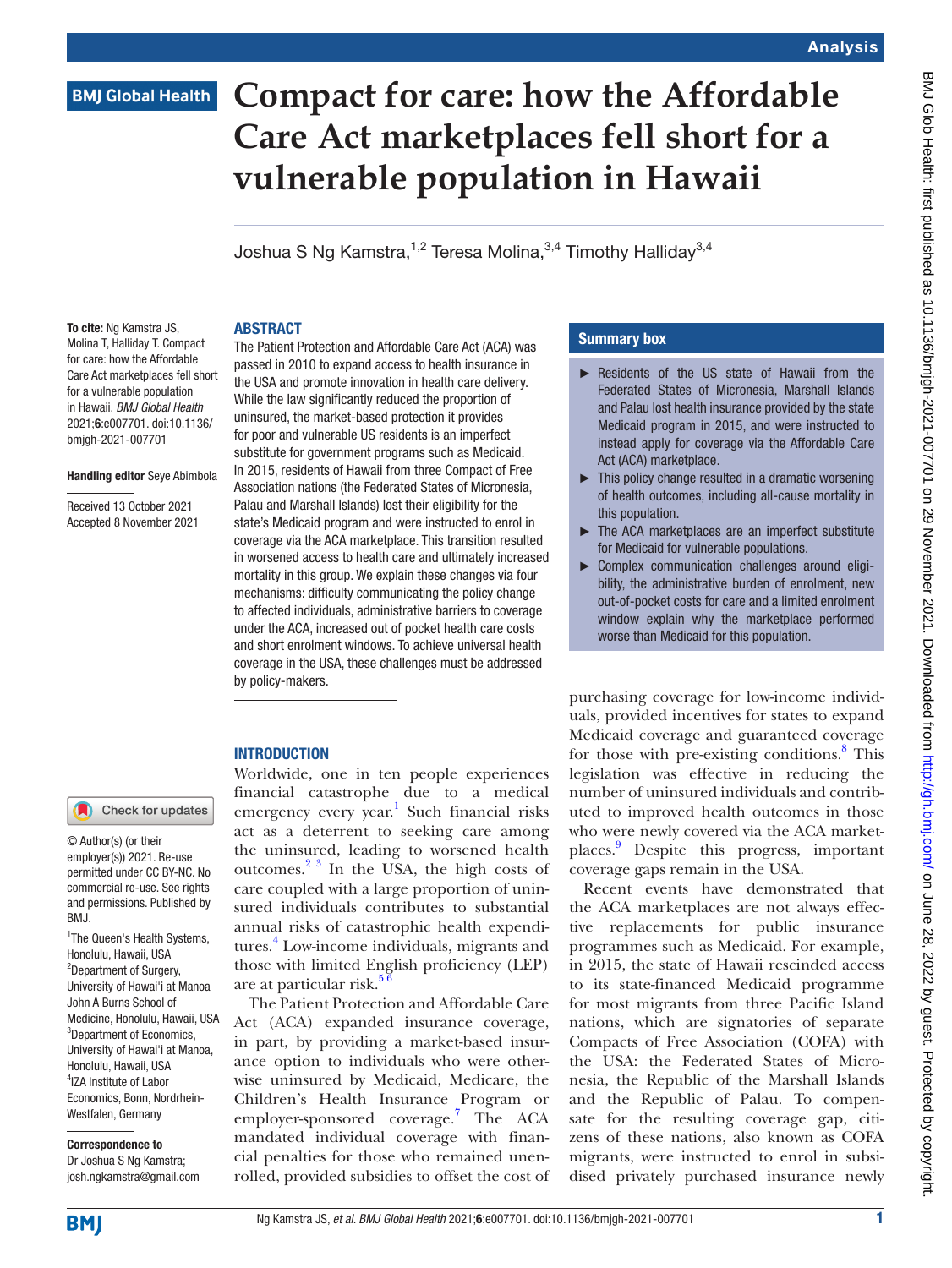## BMJ Global Health

available on the exchanges set up by the ACA. This transition worsened insurance coverage, healthcare use and mortality, $\frac{10 \text{ } 11}{100 \text{ }}$  demonstrating that the structure of health insurance products influences their uptake, use and effectiveness in vulnerable populations.

The experience of COFA migrants demonstrated that the ACA marketplaces are an imperfect substitute for Medicaid. We point to four mechanisms that may explain why marketplace-based insurance performed worse than Medicaid for this population: complex communication challenges around eligibility, the administrative burden of enrolment, new out-of-pocket costs for care and a limited enrolment window. Understanding and addressing these mechanisms affords policy-makers broad opportunities for more effective legislation in the pursuit of universal health coverage in the USA.

#### HISTORY OF THE COMPACTS AND ASSOCIATED HEALTH POLICY

In 1947, the United Nations granted the USA a trusteeship over several Pacific Island nations.<sup>12</sup> The trusteeship granted the right to use lands for military purposes including the establishment of bases and fortifications in exchange for the obligation to promote independent governance, economic and educational advancement, and social goods including health protection. In the ensuing decades, the USA availed itself of its military rights under the trusteeship and undertook extensive testing of nuclear weapons, most notably in the Marshall Islands. $^{13}$  As the trusteeship ended, a Compact of Free Association was formalised between the USA and each of the Federated States of Micronesia, the Republic of the Marshall Islands and the Republic of Palau.<sup>[14](#page-4-10)</sup> The Compacts allow for continued US military presence, include provisions that allowed COFA residents to reside and work in the USA without a visa, and appropriated funds for improving healthcare and education in the island nations.

Over 56 000 COFA migrants now live in the USA.<sup>15</sup> Most are employed, and rates of participation in the US military are high.[16 17](#page-4-12) Transpacific migration continues to increase, as Pacific Islanders face the impact of climate change and seek opportunities in the USA. $^{18}$  In [table](#page-1-0) 1, we use the 2015–2019 American Community Survey to provide basic demographic and economic statistics on COFA migrants in the state of Hawaii.<sup>[19 20](#page-4-14)</sup> Compared with

the rest of the state, COFA migrants are much younger (mean age 25 vs 40 years). Mean income of COFA migrants is also substantially lower, and this is not only because of their younger average age: even within age categories, COFA migrants earn much less. For example, average annual income for COFA migrants aged 20–34 is \$17 800, compared with \$31700 for the rest of the population. COFA migrants aged between 35 and 49 earn \$24 400, less than half of the average among the rest of the population (\$55 000).

In 1996, the US Personal Responsibility and Work Opportunity Act removed federal Medicaid funding for COFA residents by what is largely believed to be a drafting error.<sup>[21 22](#page-4-15)</sup> The state of Hawaii continued to fund healthcare for COFA migrants via its Medicaid managed care programme, Med-QUEST (Quality care, Universal access, Efficient utilization, Stabilizing costs, and Transforming care experiences).

#### BASIC HEALTH HAWAII, RACISM AND DISCRIMINATION

Following the global financial crisis of 2007–2008, the Governor of Hawaii reversed this decision. COFA residents were instead to be enrolled in a plan that restricted individual health expenditures called Basic Health Hawaii. This plan, implemented in July 2010, severely restricted access to care, limiting hospital days, outpatient visits, and prescription drugs, and cut patients off from chemotherapy and dialysis. The government's decision to target their healthcare as a cost-saving measure was apparent to COFA residents, and they felt that this policy gave the general population 'permission to lash out on  $[them]'^{23}$  In addition to losing access to care, harms accrued due to the experience of racism in healthcare and daily life, negative media coverage, and racist rhetoric from government representatives. $23-25$ 

The loss of Med-QUEST coverage was challenged by a lawsuit brought on behalf of COFA migrants.<sup>26</sup> An injunction in December 2010 stayed this decision, $27$  reinstating coverage until 2014, when a judicial panel decided in favour of the state.<sup>6 28</sup> COFA residents lost coverage in March 2015, by which time the Affordable Care Act had passed. A 60-day special enrolment period (SEP) was then offered for these individuals to enrol in coverage via the ACA marketplace.<sup>[21](#page-4-15)</sup>

<span id="page-1-0"></span>

| <b>Table 1</b><br>Demographics of Hawaii Compacts of Free Association (COFA) population |             |             |             |            |             |             |             |             |             |             |
|-----------------------------------------------------------------------------------------|-------------|-------------|-------------|------------|-------------|-------------|-------------|-------------|-------------|-------------|
|                                                                                         | All ages    |             | Under 20    |            | $20 - 34$   |             | $35 - 49$   |             | Over 50     |             |
|                                                                                         | <b>COFA</b> | Other       | <b>COFA</b> | Other      | <b>COFA</b> | Other       | <b>COFA</b> | Other       | <b>COFA</b> | Other       |
| Age                                                                                     | 25.3(18.5)  | 40.1 (23.6) | 8.63(5.25)  | 9.23(5.70) | 27.7(3.89)  | 27.1 (4.26) | 40.7 (4.39) | 41.8(4.35)  | 60.5(10.1)  | 65.7 (11.0) |
| Male                                                                                    | 0.47(0.50)  | 0.50(0.50)  | 0.49(0.50)  | 0.52(0.50) | 0.43(0.50)  | 0.54(0.50)  | 0.52(0.50)  | 0.51(0.50)  | 0.42(0.50)  | 0.47(0.50)  |
| Income (in<br>thousands)                                                                | 17.4(23.8)  | 43.9 (54.9) | 2.10(6.80)  | 3.62(8.85) | 17.8(21.4)  | 31.7(31.5)  | 24.4 (26.9) | 55.0 (58.2) | 14.0(24.7)  | 51.0(62.8)  |
| N                                                                                       | 898         | 70502       | 413         | 15240      | 201         | 12976       | 170         | 12604       | 114         | 29682       |

Source: Authors' calculations from the 2015 to 2019 American Community Surveys. COFA migrants identified using the Census Bureau definition. Income is reported in thousands of 2019 US\$ and is only available for those aged 15 and older. Table reports means and standard deviations in brackets.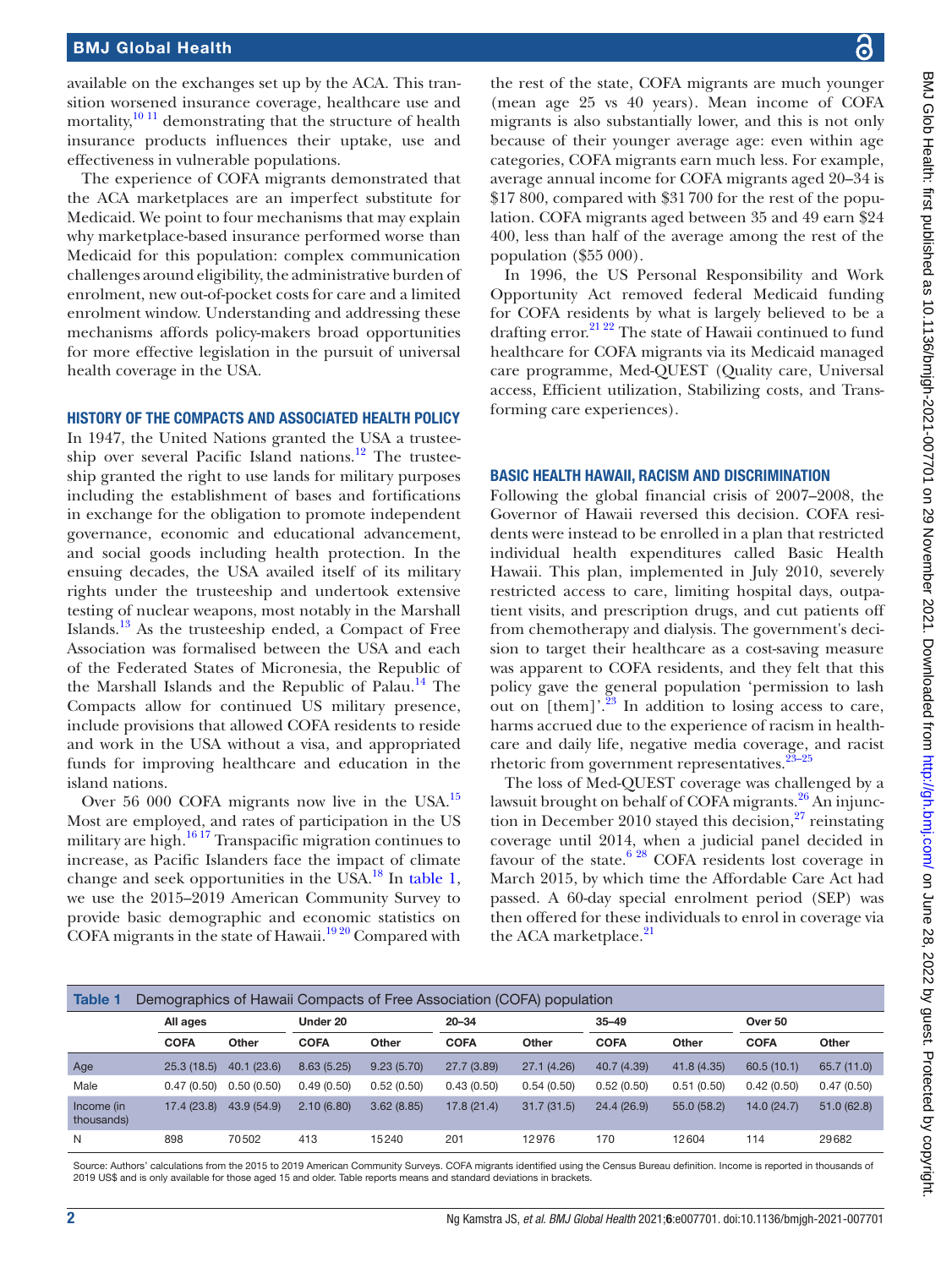## IMPACT ON HEALTHCARE USE AND HEALTH OUTCOMES AFTER 2015

If insurance via the marketplace was a perfect substitute for Medicaid, no change in healthcare use in this population would occur. A recent analysis assessed hospitalisations and emergency department (ED) visits between January 2014 and December 2015.<sup>10</sup> Among adult Micronesians (age 18–64), Medicaid-funded hospitalisations and ED visits declined by 31% and 19%, respectively. There was an increase in visits funded via private insurance that did not compensate for this decline. Importantly, there was a marked increase in uninsured ED visits.

Additionally, in a separate analysis of mortality among Micronesian, Japanese and white residents of Hawaii from 2012 to 2018, Micronesians experienced a dramatic relative increase in mortality beginning in  $2016<sup>11</sup>$  By 2018, the relative change in mortality was 43% higher for Micronesians than for white residents. While it is difficult to infer causality from observational data, the quasiexperimental nature of these studies using difference-indifference methods and incorporating two comparison populations (Japanese and white residents of Hawaii) suggests that the policy change for COFA residents in 2015 both decreased healthcare use and increased mortality. We will now explore potential mechanisms that explain these findings and contextualise them within the existing literature.

## MECHANISM 1: COMPLEX COMMUNICATION CHALLENGES

To move thousands of people off a state-funded plan to private insurance without a catastrophic loss of health coverage, the state had to communicate the nature of the policy change, who it affected, and the steps required by individuals to enrol via the marketplace. Compounding this challenge was the high proportion of COFA households (52.3%) reporting challenges with accessing services due to LEP.<sup>29</sup> Other US contexts have demonstrated that those with LEP are much less likely to be insured than other populations, both because of related socioeconomic barriers and the direct impact of difficulty understanding printed materials and communication with insurance providers. $5\frac{30}{2}$ 

In this context, efforts were made to assist individuals with signing up for marketplace plans, including community-based outreach workers called Kōkua, meaning 'help' in the Hawaiian language.<sup>31</sup> Further, an autoenrolment strategy was established, so that individuals who had not chosen one of the two market-dominant health plans, Kaiser Permanente or Hawaii Medical Services Association (HMSA), were divided between the two plans. Unfortunately, several months after this process, the Hawaii state marketplace was closed after problems with its rollout, and therefore individuals needed to enrol again via the Federal marketplace.<sup>[32](#page-5-1)</sup>

That communication failures contributed to the decrease in healthcare utilisation is empirically demonstrable. The policy change affected adult COFA migrants

who were not aged, blind or disabled (ABD). Children, pregnant women and ABD individuals remained eligible for Med-QUEST, and so healthcare use and outcomes should have been unchanged in these groups. However, inpatient admissions declined for infants and children, while ED visits increased, suggesting decreased utilisation of ambulatory care.<sup>[10](#page-4-7)</sup> This may be indicative of a reverse woodworking effect, whereby communications about Medicaid expiration to one group inadvertently discouraged healthcare use in another group whose eligibility remained unaffected.

Understanding the diversity of health literacy is critical in communications around enrolment. A qualitative study of Marshallese migrants revealed that some had a nuanced understanding of the ACA and the steps required to enrol, while others remained uncertain of their eligibility and reported receiving conflicting information from officials.<sup>16</sup> To improve access to necessary information and prevent discrimination against those with LEP in accordance with Section 1557 of the ACA, a 2016 rule mandated that no-cost language services be provided to those seeking and using health insurance. In 2020, the Republican administration reversed this interpretation, removing the requirement for individual language assistance and the obligation to notify individuals of the availability of this assistance. $33$  Reinstating language access is an urgent priority in order to reduce the proportion of uninsured among populations with LEP.

## MECHANISM 2: ADMINISTRATIVE BURDEN

Applying for insurance takes time and effort, with significant demands for documentation and follow-up communication. The heavier these burdens, the fewer people will apply. This has been demonstrated in the American context with respect to applications for Medicaid.<sup>[34 35](#page-5-3)</sup> In addition to the learning cost where individuals must explore and understand the options available to them as previously discussed, Moynihan, Herd and Harvey describe two other administrative barriers to acquiring health insurance. $36$  First, the psychological cost is paid by enduring stigma that may be encountered during the application process and the stress that the process may impart. In 2015, the psychological costs to COFA migrants in Hawaii were large. Migrants were being asked to reapply for private insurance after the state government had just defunded their healthcare. In one study, Marshallese migrants expressed frustration and anger that after decades of paying taxes and contributing to the economy, they were ineligible for Medicaid.<sup>16</sup> Many gave up trying to apply for health insurance entirely.<sup>23</sup> Second, the compliance cost demands that individuals prove eligibility for the programme via proof of identity and residence, income level and other necessary criteria. Despite the fact that COFA migrants are free to live in the USA without documentation as per the Compact, enrolling in the exchanges required government-issued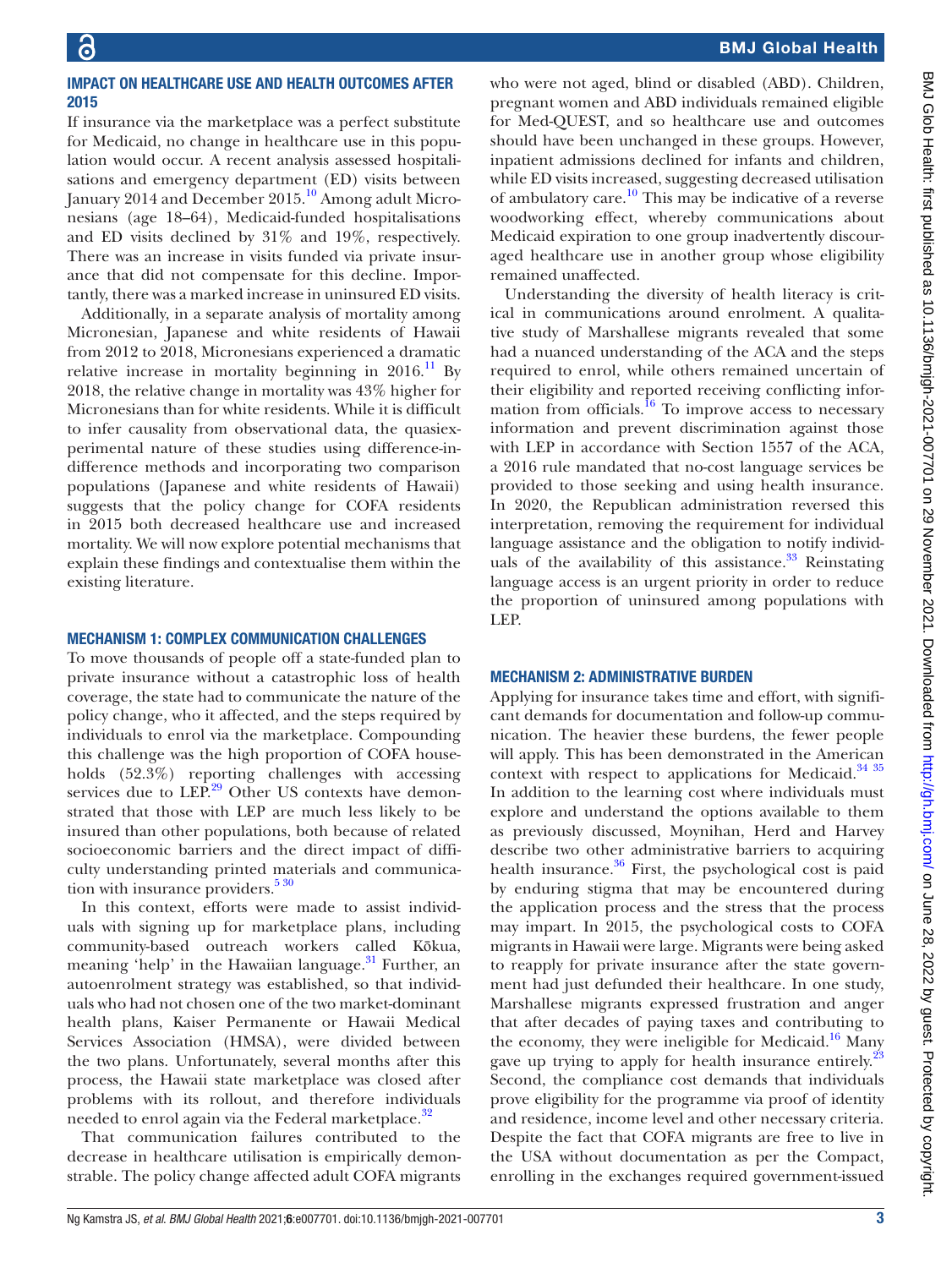identification and an I-94 status document; the latter could cost hundreds of dollars to replace if no digital or paper copy was available. $31$  Furthermore, even after providing all necessary documentation and following up with administrators, it could take months before eligibility was determined.<sup>16 37</sup>

Numerous strategies to overcome these burdens for other vulnerable populations have been studied. While success has been mixed, common themes include the need for deeper community engagement, the availability of trained assisters with knowledge of how to address population-specific barriers (as the Kōkua outreach workers were intended), and a need to minimise bureau-cratic requirements.<sup>[38–41](#page-5-5)</sup>

Some administrative burdens are unavoidable to ensure that an individual is indeed eligible and that there are no better alternative insurance options. However, adverse selection, which could occur if individuals only seek coverage during illness or prior to anticipated health expenditures, might be exacerbated by higher burdens. If less healthy individuals are more tolerant of administrative hurdles, this would result in higher average health expenditures among those who persist through enrol-ment.<sup>[42](#page-5-6)</sup> Streamlining the application process might therefore provide benefit to both the insurer and the insured. Moreover, a safety net programme whose administrative barriers excludes eligible people from healthcare has failed those individuals, making the minimisation of such barriers a moral choice.

#### MECHANISM 3: OUT OF POCKET EXPENDITURES

Under Med-QUEST, COFA residents faced no direct patient-borne costs of care. After a move to the marketplace, individuals could anticipate the costs of premiums, deductibles and co-payments associated with purchasing insurance and accessing care. The cost of premiums was high compared with income; the monthly cost of the standard 'Second Lowest Cost Silver Plan' for an individual could be well over  $US$300<sup>43</sup>$  $US$300<sup>43</sup>$  $US$300<sup>43</sup>$  against an average annual income of US\$17400 (see [table](#page-1-0) 1).

COFA residents were ineligible for federal premium subsidies. The state government committed to assisting with the cost of premiums for those individuals who chose a Silver-tier plan, earned less than 100% of the FPL, and who were able to verify income for the previous year. Individuals meeting these criteria were flagged by insurers, and the cost of premiums was billed to the state government.<sup>[31](#page-5-0)</sup> Failing to meet any of these criteria would be sufficient to render an individual ineligible, and so uptake of the premium assistance programme was less than expected. $\frac{3}{5}$ 

Even if an individual received premium assistance, the out-of-pocket costs could impact realised access to healthcare. In the COFA population, individuals were arbitrarily split between Kaiser and HMSA, with the former waiving these charges and the latter applying them. $10^{\circ}$  Although in this context, it did not appear as if these user charges

directly decreased healthcare utilisation, this phenomenon is well established in the literature.<sup>244-46</sup>

Cost-sharing is intended to decrease costs borne by the insurer and improve the efficiency of healthcare. However, by introducing financial barriers to accessing care, it may paradoxically worsen efficiency by decreasing the use of primary care. $47$  Accessing primary health services may not be cost-saving, but can be highly costeffective.<sup>48</sup> Reducing cost sharing might increase the use of primary and secondary preventive healthcare, which has been shown to improve health outcomes, although often at higher cost. This is therefore an important policy lever to consider when insuring vulnerable populations.

#### MECHANISM 4: LIMITED ENROLMENT WINDOW

Open enrolment via the marketplace takes place on a limited annual basis. The initial open enrolment period was 6 months.<sup>49</sup> Thereafter, individuals had a designated 3-month window each year to apply for coverage, until this was reduced federally to 6weeks in  $2017$ .<sup>[50](#page-5-11)</sup> The rationale for limited windows is to prevent adverse selection. However, this comes at the cost of imposing a temporal barrier to coverage for those who miss the annual window to apply. SEPs are made available to individuals with a change in status (eg, a loss of workplace insurance). COFA residents in Hawaii were offered one such 60-day SEP after losing Med-QUEST coverage, $51$  but it is unclear how many of them were enrolled during this period.

In contrast, Med-QUEST has no open enrolment period. Hence, prior to 2015, if a COFA resident was to fall seriously ill without being previously enrolled in coverage, the resident could be enrolled in coverage at the point of contact with the hospital. After 2015, if they were unenrolled at the time of illness, they faced catastrophic health expenditures.

While the consensus among health policy-makers is that open enrolment windows do limit adverse selection in private insurance markets, there is some evidence to the contrary. For example, in Massachusetts, waivers to open enrolment are generous; low-income individuals with income less than 300% of the federal poverty level can enrol at any time during the year.<sup>52</sup> Despite this opportunity for adverse selection, the state has among the lowest-cost marketplace premiums in the nation.<sup>5</sup> This might be explained by healthy procrastinators enrolling late and decreasing average risk,<sup>54</sup> or an effective individual mandate which motivates all individuals to enrol to avoid paying fines. Despite this evidence, open enrolment remains the norm.

This highlights an important point. Open enrolment periods are likely to remain a fixture of private insurance markets because of an entrenched belief that they ensure the viability of private insurance plans. However, work has suggested that this also poses as a serious barrier to care for the most vulnerable. Consequently, relying on public insurance such as Medicaid, which permits enrolment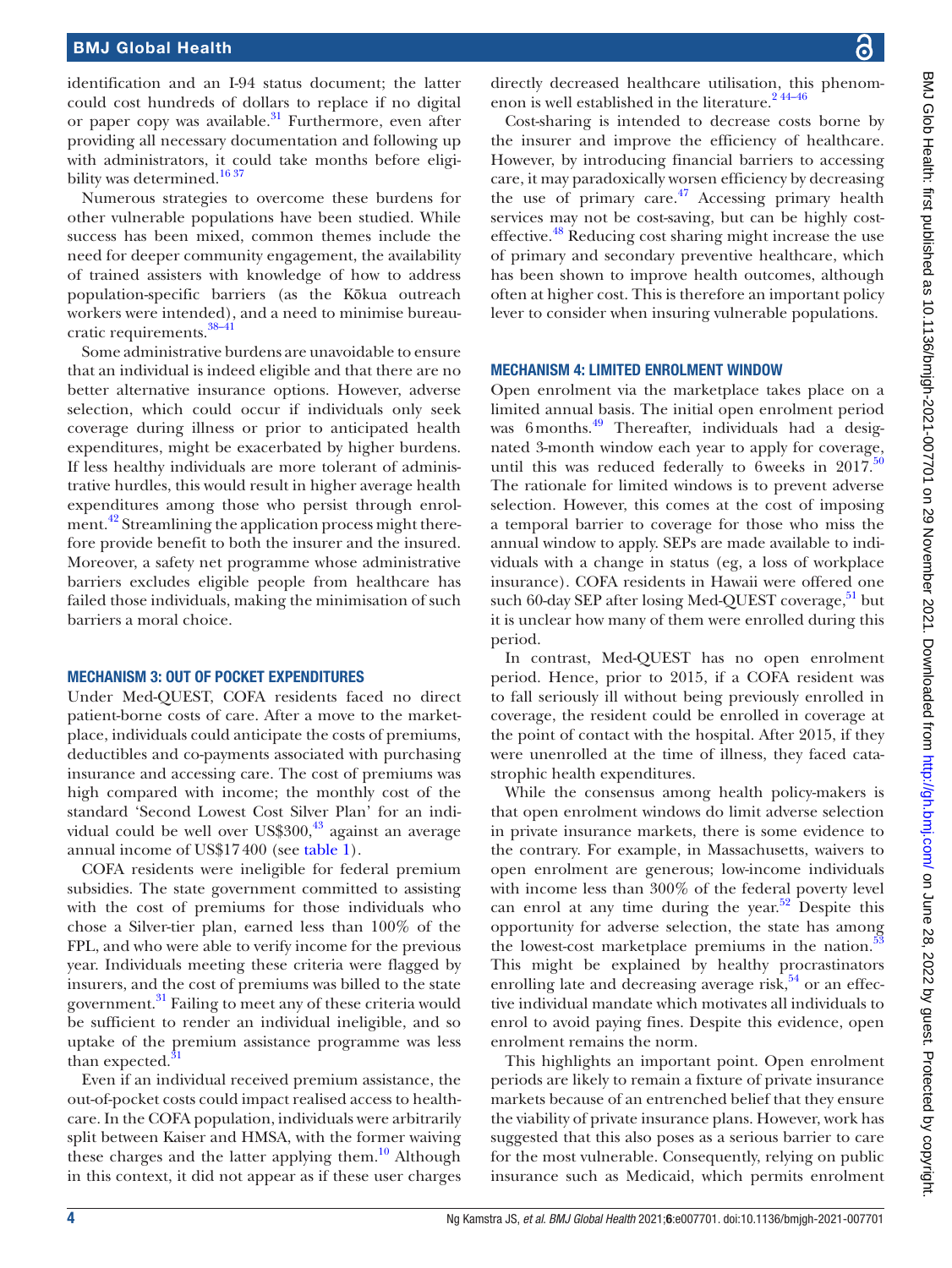at any time, may be preferable to private marketplaces when covering the poorest in the USA.

### **CONCLUSION**

Understanding and addressing the obstacles that the most vulnerable face when attempting to access healthcare is critical towards any efforts to achieving universal coverage. This is especially the case in the USA, which cannot rely on mandates to achieve universal coverage as is done in other countries due to constitutional constraints. Researchers should further investigate the respective roles that better communication, lower bureaucratic burdens and cost sharing, and year-round open enrolment periods play in facilitating access to healthcare, improving patient outcomes and determining healthcare costs. Policy-makers should implement these recommendations while making efforts to maintain the viability of public and private health insurance markets.

While it is true that COFA migrants face unique barriers to accessing affordable health coverage, their experience can inform health policy for other vulnerable populations in the USA, particularly those in the Medicaid gap. The insurance gap that COFA residents of Hawaii fell into after 2015, and its devastating impact on healthcare use and outcomes, holds up a mirror to other states' decisions not to expand Medicaid as was originally intended by the ACA. This is a political decision to keep affordable healthcare out of reach for millions of Americans.

In the case of COFA migrants, there is some good news. Federal funding was reinstated to cover healthcare for COFA migrants in late  $2020$ .<sup>[22](#page-4-22)</sup> These changes must now be communicated to the population. However, it is unclear if, or how quickly, healthcare utilisation will increase, and whether there will be a meaningful recovery in health outcomes. Moreover, undoing the harms of racism and rebuilding trust with this vulnerable population will require commitment and effort from all sectors of society.

Twitter Joshua S Ng Kamstra [@joshngkamstra](https://twitter.com/joshngkamstra)

Contributors JSNK, TM and TH conceived the study. JSNK drafted the manuscript. All authors were involved with data interpretation and critical revisions of the paper and approve of the final version.

Funding The authors have not declared a specific grant for this research from any funding agency in the public, commercial or not-for-profit sectors.

#### Competing interests None declared.

Patient consent for publication Not applicable.

Provenance and peer review Not commissioned; externally peer reviewed.

Data availability statement All data relevant to the study are included in the article.

Open access This is an open access article distributed in accordance with the Creative Commons Attribution Non Commercial (CC BY-NC 4.0) license, which permits others to distribute, remix, adapt, build upon this work non-commercially, and license their derivative works on different terms, provided the original work is properly cited, appropriate credit is given, any changes made indicated, and the use is non-commercial. See:<http://creativecommons.org/licenses/by-nc/4.0/>.

#### **REFERENCES**

- <span id="page-4-0"></span>1 Wagstaff A, Flores G, Hsu J, *et al*. Progress on catastrophic health spending in 133 countries: a retrospective observational study. *[Lancet Glob Health](http://dx.doi.org/10.1016/S2214-109X(17)30429-1)* 2018;6:e169–79.
- <span id="page-4-1"></span>2 Qin VM, Hone T, Millett C, *et al*. The impact of user charges on health outcomes in low-income and middle-income countries: a systematic review. *[BMJ Glob Health](http://dx.doi.org/10.1136/bmjgh-2018-001087)* 2018;3:e001087.
- 3 Scott JW, Havens JM, Wolf LL, *et al*. Insurance status is associated with complex presentation among emergency general surgery patients. *[Surgery](http://dx.doi.org/10.1016/j.surg.2016.08.038)* 2017;161:320–8.
- <span id="page-4-2"></span>4 Liu C, Chhabra KR, Scott JW. Catastrophic health expenditures across insurance types and incomes before and after the patient protection and Affordable care act. *[JAMA Netw Open](http://dx.doi.org/10.1001/jamanetworkopen.2020.17696)* 2020;3:e2017696.
- <span id="page-4-3"></span>5 Foiles Sifuentes AM, Robledo Cornejo M, Li NC, *et al*. The role of limited English proficiency and access to health insurance and health care in the Affordable care act era. *[Health Equity](http://dx.doi.org/10.1089/heq.2020.0057)* 2020;4:509–17.
- <span id="page-4-19"></span>6 McElfish PA, Hallgren E, Yamada S. Effect of US health policies on health care access for Marshallese migrants. *[Am J Public Health](http://dx.doi.org/10.2105/AJPH.2014.302452)* 2015;105:637–43.
- <span id="page-4-4"></span>7 Blumenthal D, Abrams M, Nuzum R. The affordable care act at 5 years. *[N Engl J Med](http://dx.doi.org/10.1056/NEJMhpr1503614)* 2015;372:2451–8.
- <span id="page-4-5"></span>Rosenbaum S. The patient protection and Affordable care act: implications for public health policy and practice. *[Public Health Rep](http://dx.doi.org/10.1177/003335491112600118)* 2011;126:130–5.
- <span id="page-4-6"></span>Blumenthal D, Collins SR, Fowler EJ. The affordable care act at 10 years - its coverage and access provisions. *[N Engl J Med](http://dx.doi.org/10.1056/NEJMhpr1916091)* 2020;382:963–9.
- <span id="page-4-7"></span>10 Halliday TJ, Akee RQ. The impact of Medicaid on medical utilization in a vulnerable population: evidence from COFA migrants. *[Health](http://dx.doi.org/10.1002/hec.4132)  [Econ](http://dx.doi.org/10.1002/hec.4132)* 2020;29:1231–50.
- <span id="page-4-20"></span>11 Molina T, Sentell T, Akee RQ, *et al*. The mortality effects of reduced Medicaid coverage among international migrants in Hawaii: 2012- 2018. *[Am J Public Health](http://dx.doi.org/10.2105/AJPH.2020.305687)* 2020;110:1205–7.
- <span id="page-4-8"></span>12 United Nations General Assembly. *Resolution S/318, Trusteeship of strategic areas*, 1947.
- <span id="page-4-9"></span>13 Guyer RL. Radioactivity and rights: clashes at Bikini Atoll. *[Am J](http://dx.doi.org/10.2105/ajph.91.9.1371)  [Public Health](http://dx.doi.org/10.2105/ajph.91.9.1371)* 2001;91:1371–6.
- <span id="page-4-10"></span>14 Riklon S, Alik W, Hixon A. The "compact impact" in Hawaii: focus on health care. *Hawaii Med J* 2010;69:7–12.
- <span id="page-4-11"></span>15 McElfish PA, Purvis RS, Riklon S, *et al*. Compact of free association migrants and health insurance policies: barriers and solutions to improve health equity. *[Inquiry](http://dx.doi.org/10.1177/0046958019894784)* 2019;56:46958019894784.
- <span id="page-4-12"></span>16 McElfish PA, Purvis RS, Maskarinec GG, *et al*. Interpretive policy analysis: Marshallese COFA migrants and the affordable care act. *[Int](http://dx.doi.org/10.1186/s12939-016-0381-1)  [J Equity Health](http://dx.doi.org/10.1186/s12939-016-0381-1)* 2016;15:91.
- 17 Government of Hawaii. *Demographic, social, economic, and housing characteristics for selected race groups in Hawaii*. Honolulu, HI: State of Hawaii: Department of Business EDaT, 2018.
- <span id="page-4-13"></span>18 Drinkall S, Leung J, Bruch C, *et al*. Migration with dignity: a case study on the Livelihood transition of Micronesians to Portland and Salem, Oregon. *[Journal of Disaster Research](http://dx.doi.org/10.20965/jdr.2019.p1267)* 2019;14:1267–76.
- <span id="page-4-14"></span>19 Ruggles S, Flood S, Goeken R. IPUMS USA: Version 10.0. In: Minneapolis MN, ed. *IPUMS*, 2020.
- 20 Ined.United States Census Bureau. *2018 estimates of compact of free association (COFA) migrants*. Commerce UDoWashington, DC, 2019.
- <span id="page-4-15"></span>21 Abercrombie N, McManaman P. COFA Residents and Health Care Assistance in Hawaii. In: Honolulu HI, ed. *Services DoH*, 2014.
- <span id="page-4-22"></span>22 Diamond D. *'A shining moment': Congress agrees to restore Medicaid for Pacific Islanders. Politico*. Arlington, VA: Axel Springer SE, 2020.
- <span id="page-4-16"></span>23 Inada MK, Braun KL, Mwarike P. Chuukese community experiences of racial discrimination and other barriers to healthcare: perspectives from community members and providers. *Soc Med* 2019;12:3–13.
- 24 Rogers B, Dunne E. Treatment of COFA residents intolerable. In: *The honolulu advertiser*. Honolulu, HI: Gannett Pacific Corporation, 2010: A6.
- 25 Yamada S. Discrimination in Hawai'i and the Health of Micronesians and Marshallese. *Hawaii Journal of Public Health* 2011;3:55–7.
- <span id="page-4-17"></span>26 Hofschneider A. *Micronesians in Hawaii still struggle to get health care. Honolulu civil beat*. Honolulu, HI: Honolulu Civil Beat, Inc, 2019.
- <span id="page-4-18"></span>27 Shek D, Yamada S. Health care for Micronesians and constitutional rights. *[Hawaii Med J](http://www.ncbi.nlm.nih.gov/pubmed/22235150)* 2011;70:4–8.
- 28 Hagiwara MK, Yamada S, Tanaka W, *et al*. Litigation and Community Advocacy to Ensure Health Access for Micronesian Migrants in Hawai'i. *[J Health Care Poor Underserved](http://dx.doi.org/10.1353/hpu.2015.0065)* 2015;26:137–45.
- <span id="page-4-21"></span>29 Pobutsky A, Krupitsky D, Yamada S. Micronesian migrant health issues in Hawaii: Part 2: an assessment of health, language and